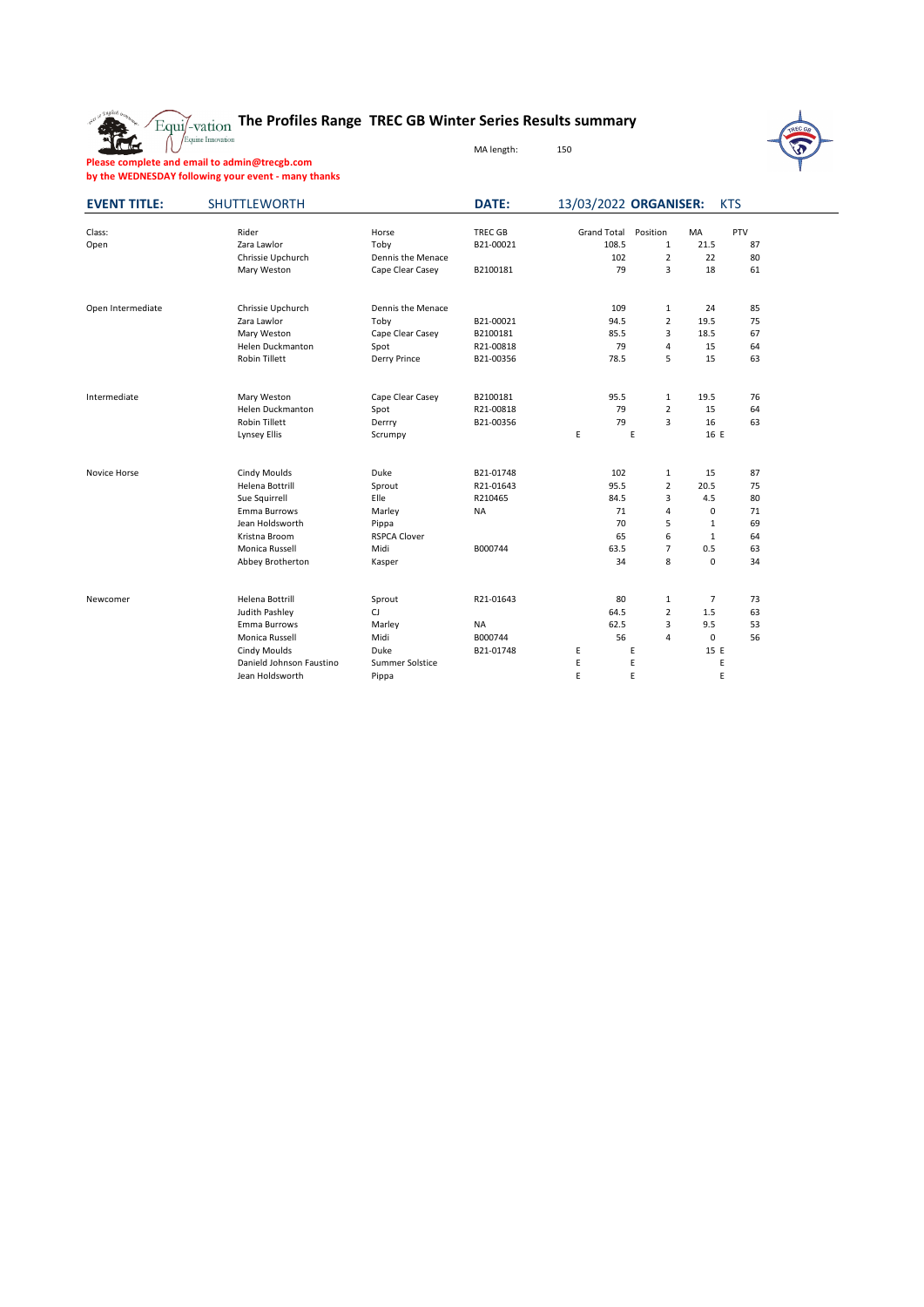| what so English tros.                   |                   | The Profiles Range TREC GB Winter Series Class summary<br>Equil-vation<br>Equine Innovation |                 |                 |           |       |         |           |                       |    |            |                         |  |              |        |      |                    | TREC G       |          |
|-----------------------------------------|-------------------|---------------------------------------------------------------------------------------------|-----------------|-----------------|-----------|-------|---------|-----------|-----------------------|----|------------|-------------------------|--|--------------|--------|------|--------------------|--------------|----------|
| <b>Catalogue</b><br><b>EVENT TITLE:</b> | SHUTTLEWORTH      |                                                                                             | <b>DATE:</b>    |                 |           |       |         |           | 13/03/2022 ORGANISER: |    | <b>KTS</b> |                         |  |              |        |      |                    | LO           |          |
| <b>Class:</b>                           | <b>Open</b>       |                                                                                             |                 |                 |           |       |         |           |                       |    |            |                         |  |              |        |      |                    |              |          |
|                                         |                   | <b>Books</b><br>HORSE (very important)                                                      | Ridden ,        | Led Side Pass   | Arena Imm | Mount | Bending | $\mu_{h}$ | Neck Rein             |    |            | Deductions for circling |  | <b>PTV</b>   | CANTER | WALF | <b>MA</b>          | <b>GRAND</b> | $\delta$ |
| <b>RIDER</b>                            | <b>TREC GB NO</b> |                                                                                             |                 |                 |           |       |         |           |                       |    |            |                         |  | <b>TOTAL</b> |        |      | <b>TOTAL TOTAL</b> |              |          |
| Zara Lawlor                             | B21-00021         | Toby                                                                                        | 10 <sup>1</sup> | 10 <sup>1</sup> |           |       |         |           | 10                    |    | 10         |                         |  | 87           |        |      | 21.5               | 108.5        |          |
| Chrissie Upchurch                       | B2100181          | Dennis the Menace                                                                           | h               | 10              |           |       | 10      |           |                       | 10 | 10         | 10                      |  | 80           |        |      | 22                 | 102          |          |
| Mary Weston                             | B2100181          | Cape Clear Casey                                                                            |                 | 10              |           |       |         |           |                       | 10 | 10         | 10                      |  | 61           |        |      | 18                 | 79           |          |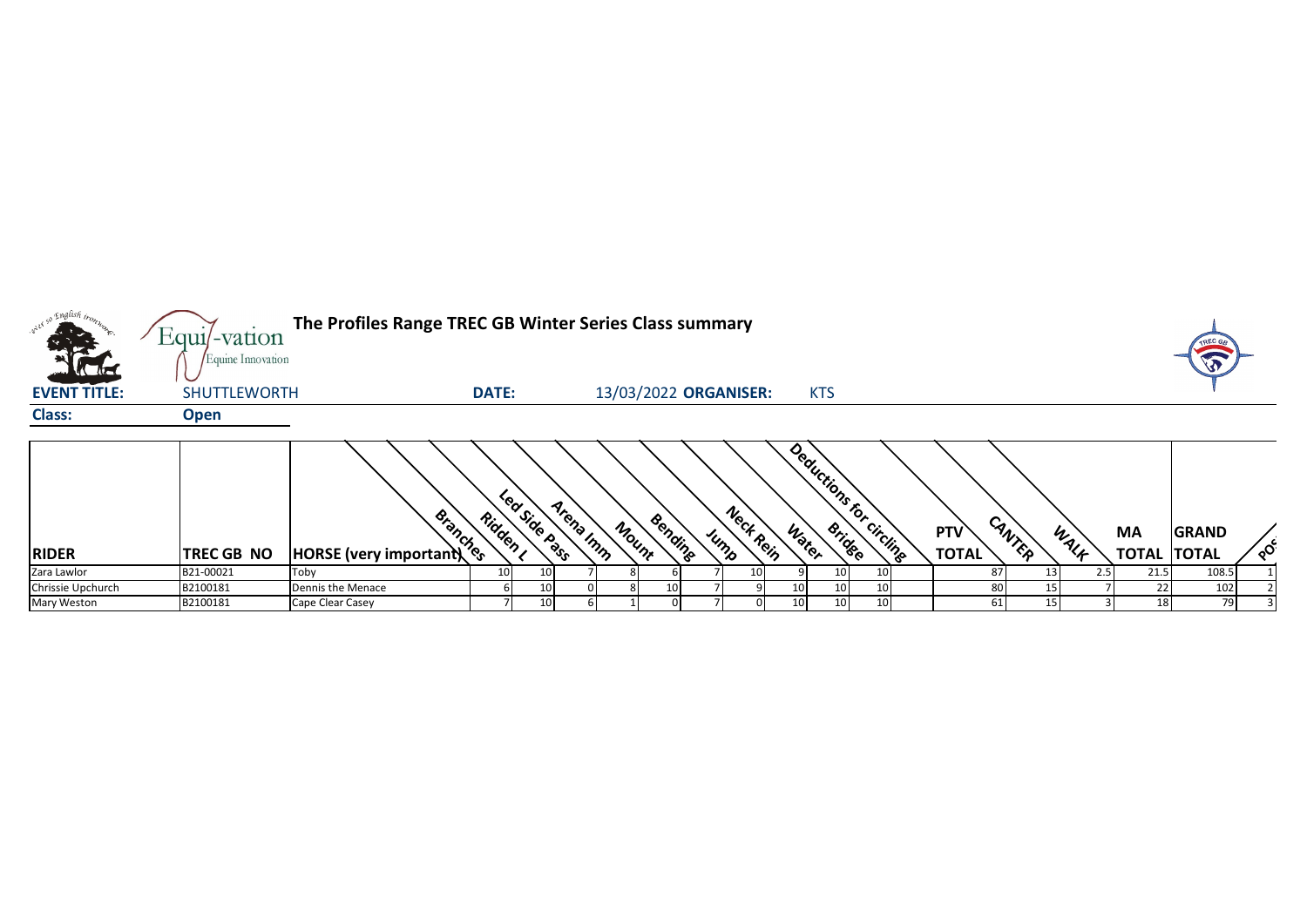| what so English tront<br>$\sqrt{16}$ | The Profiles Range TREC GB Winter Series Class summary<br>Equi/-vation<br>Equine Innovation<br>13/03/2022 ORGANISER:<br><b>DATE:</b><br>SHUTTLEWORTH<br><b>KTS</b> |                                             |    |                |        |                 |                          |                 |                 |    |  |                          |                     |        |      |                                 | TREC G       |          |
|--------------------------------------|--------------------------------------------------------------------------------------------------------------------------------------------------------------------|---------------------------------------------|----|----------------|--------|-----------------|--------------------------|-----------------|-----------------|----|--|--------------------------|---------------------|--------|------|---------------------------------|--------------|----------|
| <b>EVENT TITLE:</b>                  |                                                                                                                                                                    |                                             |    |                |        |                 |                          |                 |                 |    |  |                          |                     |        |      |                                 |              |          |
| <b>Class:</b>                        | <b>Open Intermediate</b>                                                                                                                                           |                                             |    |                |        |                 |                          |                 |                 |    |  |                          |                     |        |      |                                 |              |          |
| <b>RIDER</b>                         | TREC GB NO                                                                                                                                                         | Bending<br><b>HORSE</b> (very<br>important) |    | Water<br>Conto | S Bend | Branches        | Road Closed<br>Neck Rein |                 | Rein Back       |    |  | Deductions for circlings | PTV<br><b>TOTAL</b> | CANTER | WALF | <b>MA</b><br><b>TOTAL TOTAL</b> | <b>GRAND</b> | $\delta$ |
| Chrissie Upchurch                    | B2100181                                                                                                                                                           | Dennis the Menace                           |    | 10             |        |                 | 10 <sub>l</sub>          | 10              | 10 <sup>1</sup> | 10 |  |                          | 85                  |        |      | 24                              | 109          |          |
| Zara Lawlor                          | B21-00021                                                                                                                                                          | Toby                                        |    | 10             |        |                 |                          | 10 <sup>1</sup> | 10              | 10 |  |                          | 75                  | 9.5    | 10   | 19.5                            | 94.5         |          |
| Mary Weston                          | B2100181                                                                                                                                                           | Cape Clear Casey                            | 10 | 10             | 0      | 10 <sup>1</sup> |                          | 10 <sup>1</sup> |                 | 10 |  |                          | 67                  | 15     | 3.5  | 18.5                            | 85.5         |          |
| Helen Duckmanton                     | R21-00818                                                                                                                                                          | Spot                                        |    | 10             |        |                 | 10 <sub>1</sub>          | 10 <sup>1</sup> | 10              | 10 |  |                          | 64                  |        |      | 15                              | 79           |          |
| Robin Tillett                        | B21-00356                                                                                                                                                          | <b>Derry Prince</b>                         |    |                |        | 10 <sup>1</sup> |                          | 10 <sup>1</sup> | 10 <sup>1</sup> |    |  |                          | 63                  | 15     | 0.5  | 15                              | 78.5         |          |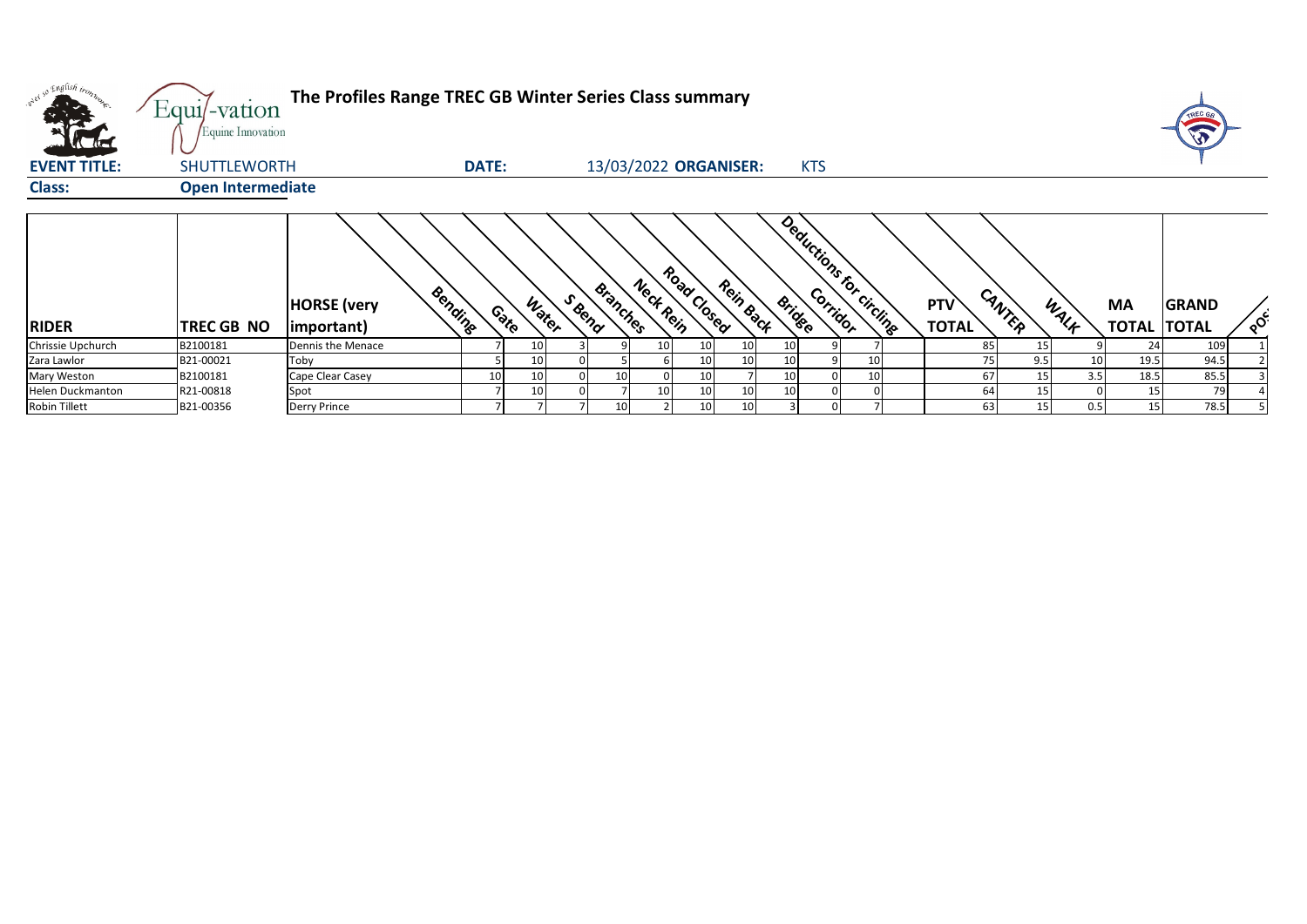| what so English trong<br>$\sqrt{10}$ | Equi/-vation<br>Equine Innovation | The Profiles Range TREC GB Winter Series Class summary<br>13/03/2022 ORGANISER:<br><b>DATE:</b><br><b>KTS</b> |        |        |                 |                 |  |                    |          |  |                                           |  |  |                     |        |      |                                 |              |          |
|--------------------------------------|-----------------------------------|---------------------------------------------------------------------------------------------------------------|--------|--------|-----------------|-----------------|--|--------------------|----------|--|-------------------------------------------|--|--|---------------------|--------|------|---------------------------------|--------------|----------|
| <b>EVENT TITLE:</b>                  | SHUTTLEWORTH                      |                                                                                                               |        |        |                 |                 |  |                    |          |  |                                           |  |  |                     |        |      |                                 |              |          |
| <b>Class:</b>                        | <b>Intermediate</b>               |                                                                                                               |        |        |                 |                 |  |                    |          |  |                                           |  |  |                     |        |      |                                 |              |          |
| <b>RIDER</b>                         | TREC GB NO                        | Bending<br><b>HORSE</b> (very<br>important)                                                                   | Contro | Ridden | S bend          | Jump            |  | Neck Rein<br>Water | Branches |  | Deductions for circlings<br><b>Bridge</b> |  |  | PTV<br><b>TOTAL</b> | CANTER | WALF | <b>MA</b><br><b>TOTAL TOTAL</b> | <b>GRAND</b> | $\delta$ |
| Mary Weston                          | B2100181                          | Cape Clear Casey                                                                                              | 10     |        |                 | 10 <sup>1</sup> |  | 10 <sup>1</sup>    |          |  | 10 <sub>l</sub>                           |  |  | 76                  |        | 4.5  | 19.5                            | 95.5         |          |
| Helen Duckmanton                     | R21-00818                         | Spot                                                                                                          |        |        | 10 <sup>1</sup> | 10              |  |                    |          |  | 10                                        |  |  | 64                  |        |      | 15                              | 79           |          |
| <b>Robin Tillett</b>                 | B21-00356                         | Derrry                                                                                                        |        |        |                 |                 |  | 10                 |          |  |                                           |  |  | 63                  |        |      | 16 <sub>1</sub>                 | 79           |          |
| <b>Lynsey Ellis</b>                  |                                   | Scrumpy                                                                                                       |        |        |                 | 10              |  |                    |          |  |                                           |  |  |                     |        |      | 16 E                            |              |          |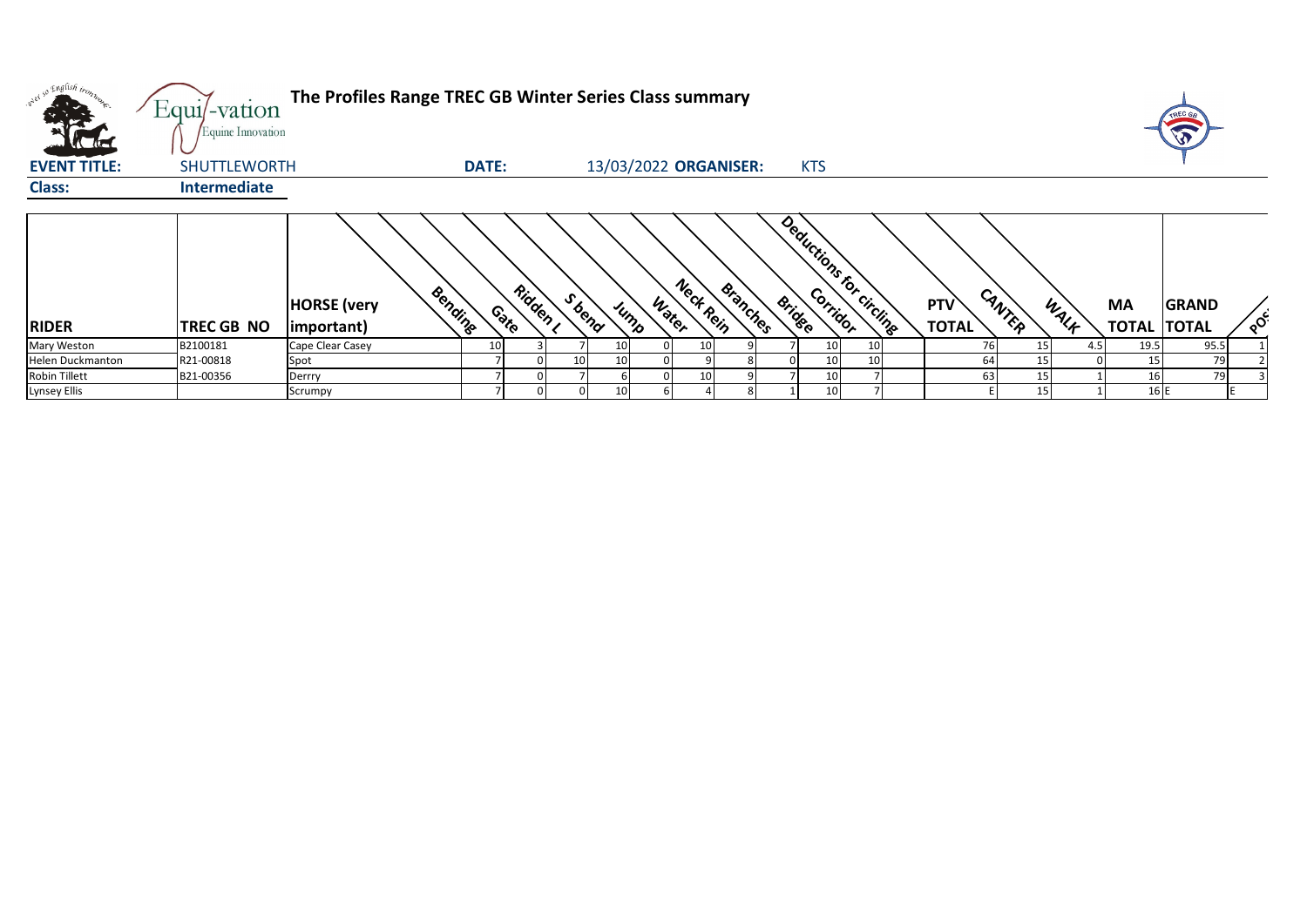| w <sup>ed 50</sup> English bronze.<br><b>A</b> | Equi/-vation<br>Equine Innovation | The Profiles Range TREC GB Winter Series Class summary |                 |      |                 |                       |                       |           |    |                          |                            |                 |      |                          | TREC GA      |          |
|------------------------------------------------|-----------------------------------|--------------------------------------------------------|-----------------|------|-----------------|-----------------------|-----------------------|-----------|----|--------------------------|----------------------------|-----------------|------|--------------------------|--------------|----------|
| <b>EVENT TITLE:</b>                            | <b>SHUTTLEWORTH</b>               |                                                        | <b>DATE:</b>    |      |                 | 13/03/2022 ORGANISER: |                       |           |    | <b>KTS</b>               |                            |                 |      |                          |              |          |
| <b>Class:</b>                                  | <b>Novice Horse</b>               |                                                        |                 |      |                 |                       |                       |           |    |                          |                            |                 |      |                          |              |          |
| <b>RIDER</b>                                   | <b>TREC GB NO</b>                 | <b>Books</b><br>HORSE (very important)                 | Ridden I        | Jump | S Bend          | <b>Bridge</b>         | Neck Rein<br>Corridor | Rein Back |    | Deductions for circlings | <b>PTV</b><br><b>TOTAL</b> | CANTER          | WALF | MA<br><b>TOTAL TOTAL</b> | <b>GRAND</b> | $\delta$ |
| <b>Cindy Moulds</b>                            | B21-01748                         | Duke                                                   | 10 <sup>1</sup> | 10   | 10 <sup>1</sup> | 10 <sup>1</sup>       |                       |           |    | 10                       | 87                         | 15 <sub>l</sub> |      | 15                       | 102          |          |
| Helena Bottrill                                | R21-01643                         | Sprout                                                 |                 | 10   | 10              | 10                    |                       |           |    |                          |                            | 15              | 5.5  | 20.5                     | 95.5         |          |
| Sue Squirrell                                  | R210465                           | Elle                                                   |                 |      | 10              | 10<br>10              |                       |           |    | 10                       | 80                         |                 | 4.5  | 4.5                      | 84.5         |          |
| Emma Burrows                                   | NA                                | Marley                                                 |                 |      |                 | 10                    |                       |           |    | 10                       | 71                         |                 |      |                          | 71           |          |
| Jean Holdsworth                                |                                   | Pippa                                                  |                 |      |                 | 10                    |                       |           |    | -5<br>10                 | 69                         |                 |      |                          | 70           |          |
| Kristna Broom                                  |                                   | <b>RSPCA Clover</b>                                    |                 |      |                 | 10                    |                       |           | 10 |                          | 64                         |                 |      |                          | 65           |          |
| Monica Russell                                 | B000744                           | Midi                                                   |                 |      |                 | 10<br>10              |                       | 10        |    |                          | 63                         |                 | 0.5  | 0.5                      | 63.5         |          |
| Abbey Brotherton                               |                                   | Kasper                                                 | $\overline{ }$  |      |                 |                       |                       |           | 10 |                          | 34                         |                 |      |                          | 34           |          |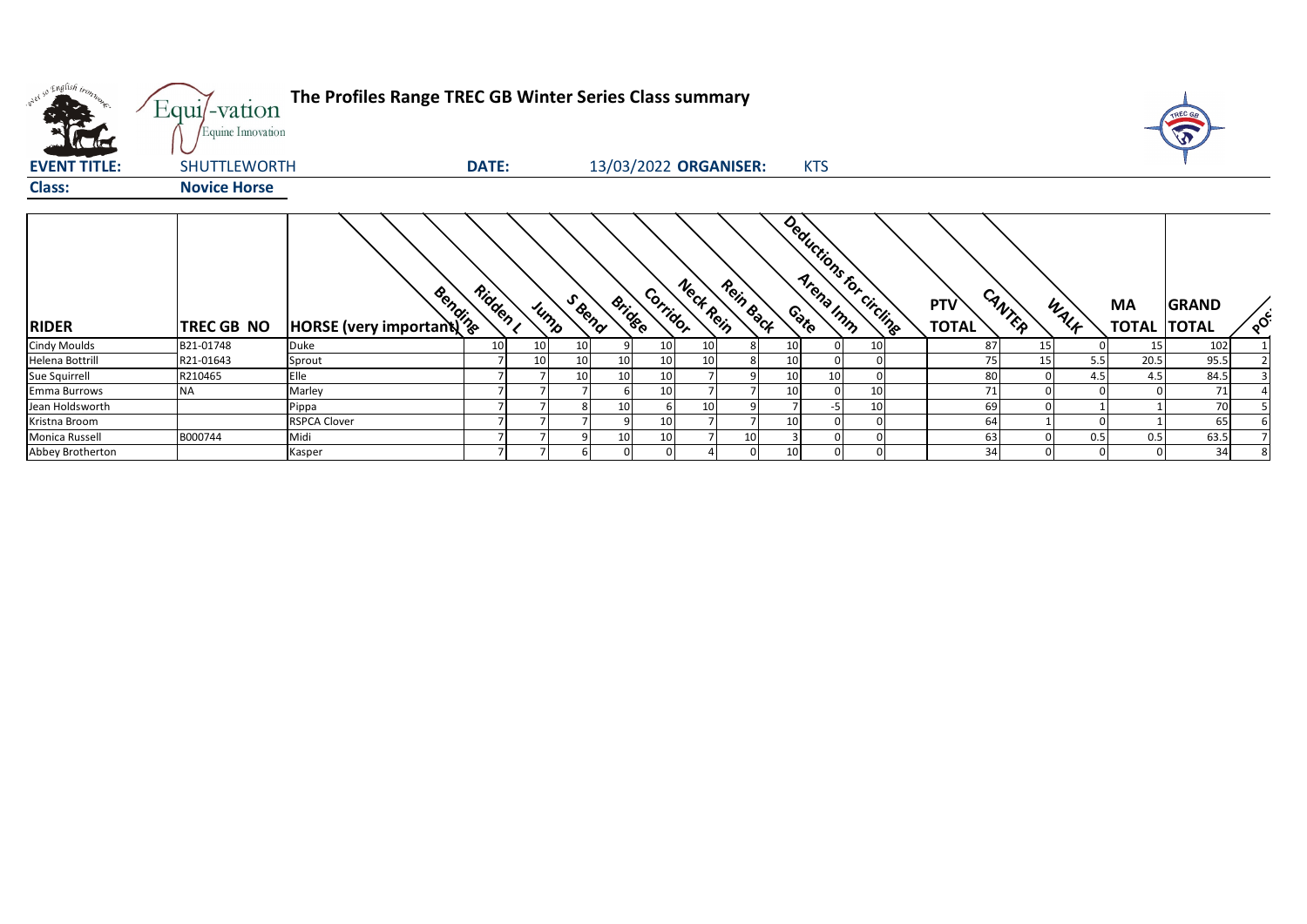| over so English bon.<br><b>Little Little</b> | The Profiles Range TREC GB Winter Series Class summary<br>Equi/-vation<br>Equine Innovation |                                   |              |                 |                |        |          |                 |                       |                 |           |    |  |                            |        |      |                    | TREC G<br>T                  |          |
|----------------------------------------------|---------------------------------------------------------------------------------------------|-----------------------------------|--------------|-----------------|----------------|--------|----------|-----------------|-----------------------|-----------------|-----------|----|--|----------------------------|--------|------|--------------------|------------------------------|----------|
| <b>EVENT TITLE:</b>                          | <b>SHUTTLEWORTH</b>                                                                         |                                   | <b>DATE:</b> |                 |                |        |          |                 | 13/03/2022 ORGANISER: | <b>KTS</b>      |           |    |  |                            |        |      |                    |                              |          |
| <b>Class:</b>                                | <b>Newcomer</b>                                                                             |                                   |              |                 |                |        |          |                 |                       |                 |           |    |  |                            |        |      |                    |                              |          |
| <b>RIDER</b>                                 | <b>TREC GB NO</b>                                                                           | bending<br>HORSE (very important) | ridden       |                 | S bend<br>jump | bridge | corridor | neckrein        | rein back             | led sate        | arena inn |    |  | <b>PTV</b><br><b>TOTAL</b> | CANTER | WALK | MA<br><b>TOTAL</b> | <b>GRAND</b><br><b>TOTAL</b> | $\delta$ |
| Helena Bottrill                              | R21-01643                                                                                   | Sprout                            |              | 10 <sup>1</sup> |                |        | 10       | 10 <sup>1</sup> |                       |                 |           |    |  | 73                         |        |      |                    | 80                           |          |
| Judith Pashley                               |                                                                                             |                                   |              |                 |                |        | 10       |                 |                       |                 | 10        | 10 |  | 63                         |        | 1.5  | 1.5                | 64.5                         |          |
| Emma Burrows                                 | <b>NA</b>                                                                                   | Marley                            | 10           |                 |                |        | 10       |                 |                       |                 |           |    |  | 53                         |        | 0.5  | 9.5                | 62.5                         |          |
| Monica Russell                               | B000744                                                                                     | Midi                              |              |                 |                |        | 10       |                 |                       | 10              |           |    |  | 56                         |        |      |                    | 56                           |          |
| <b>Cindy Moulds</b>                          | B21-01748                                                                                   | Duke                              |              |                 |                |        |          |                 |                       | 10 <sub>l</sub> | 10        |    |  |                            | 15     |      | 15E                |                              |          |
| Danield Johnson Faustino                     |                                                                                             | Summer Solstice                   |              |                 |                |        |          |                 | 10                    | 10              |           |    |  |                            | 2.5    |      |                    |                              |          |
| Jean Holdsworth                              |                                                                                             | Pippa                             |              |                 | 9E             |        |          |                 |                       | $\overline{0}$  | 10        |    |  |                            |        |      |                    |                              |          |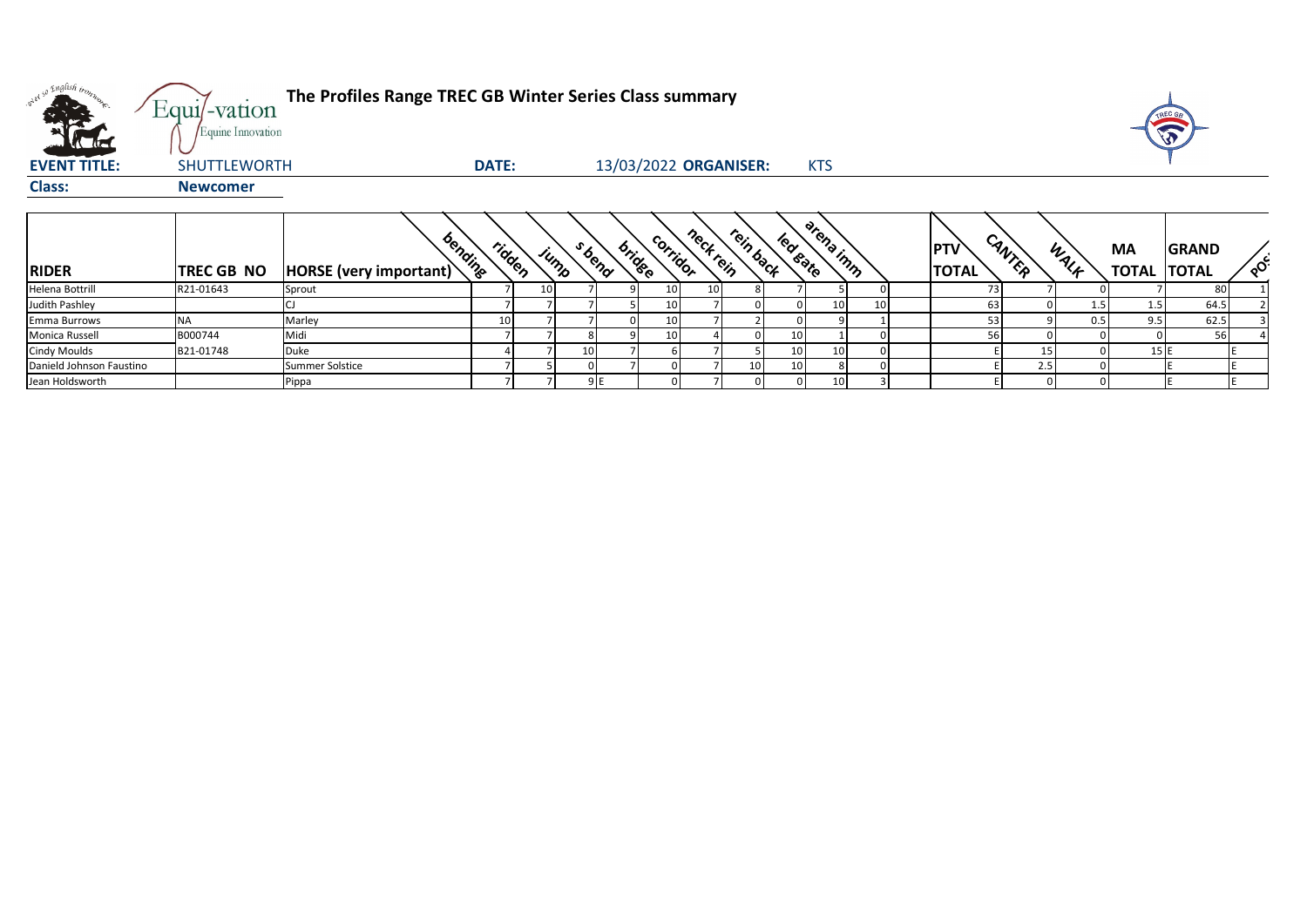

## **TREC GB Winter Series Class summary**



| <b>EVENT TITLE:</b> | <b>SHUTTLEWORTH</b> |                     | <b>DATE:</b>          |          |       |      |                 |                 | 13/03/2022 ORGANISER: |                 | <b>KTS</b>      |    |                         |                     |        |          |    |                                    |          |
|---------------------|---------------------|---------------------|-----------------------|----------|-------|------|-----------------|-----------------|-----------------------|-----------------|-----------------|----|-------------------------|---------------------|--------|----------|----|------------------------------------|----------|
| <b>Class:</b>       | <b>IN HAND</b>      |                     |                       |          |       |      |                 |                 |                       |                 |                 |    |                         |                     |        |          |    |                                    |          |
| <b>RIDER</b>        | <b>TREC GB NO</b>   |                     | <b>Bridge</b><br>Coto | Corridor | Water | Jump | <b>Branches</b> |                 | Rein Back<br>S bend   | Ticket Punch    |                 |    | Deductions for circling | PTV<br><b>TOTAL</b> | CANTER | WALK     | МA | <b>GRAND</b><br><b>TOTAL TOTAL</b> | $\delta$ |
| Kristina Broom      |                     | <b>RSPCA Clover</b> | 10                    | 10       | 10    |      | 10              | 10 <sup>1</sup> |                       |                 | 8               | 10 |                         | 91                  |        |          |    |                                    |          |
| Helen Duckmanton    |                     | Spot                | 10                    |          | 10    | 10   | 10              |                 |                       | 10 <sup>1</sup> |                 | 10 |                         | 89                  |        |          |    |                                    |          |
| Sue Squirrell       |                     | Elle                | 10                    | 10       | 10    | 10   | 10              | 10 <sup>1</sup> |                       | 10 <sup>1</sup> | 10              |    |                         | 80                  |        |          |    |                                    |          |
| Jean Holdsworth     |                     | Pippa               | 10                    |          |       |      |                 |                 |                       | 10 <sup>1</sup> |                 | 10 |                         | 74                  |        |          |    |                                    |          |
| <b>Cindy Moulds</b> |                     | Duke                | 10                    |          |       |      |                 | 10 <sup>1</sup> | 10                    |                 |                 |    |                         | 73                  |        |          |    |                                    |          |
| Imogen Sutton       |                     | Summer Soltice      | 10                    |          | 10    |      |                 |                 |                       | 10 <sup>1</sup> | 10 <sup>1</sup> |    |                         | 64                  |        |          |    |                                    |          |
| Jan Nagel           |                     | Penny               | 10                    |          |       |      |                 |                 |                       |                 |                 |    |                         | 51                  |        |          |    |                                    |          |
| Alex North          |                     | May                 | 10                    |          |       |      |                 |                 |                       |                 |                 |    |                         | 50                  |        |          |    |                                    |          |
| Abbey Brotherton    |                     | Kasper              |                       |          |       |      | 8               | 10              |                       |                 |                 |    |                         | 48                  |        |          |    |                                    |          |
| Sally Ann Smith     |                     | Frodo               |                       |          |       |      |                 |                 |                       |                 |                 |    |                         | 45                  |        |          |    |                                    | 10       |
| Judith Lilley       |                     |                     | 10                    |          |       |      | <b>b</b>        |                 |                       |                 |                 |    |                         | 39                  |        |          |    |                                    | 11       |
| Chrissie Upchurch   |                     | Dennis the Menace   |                       | 9        |       |      | 8               | 10 <sup>1</sup> |                       | 10 <sup>1</sup> | $\Omega$        |    |                         |                     |        | $\Omega$ |    |                                    |          |